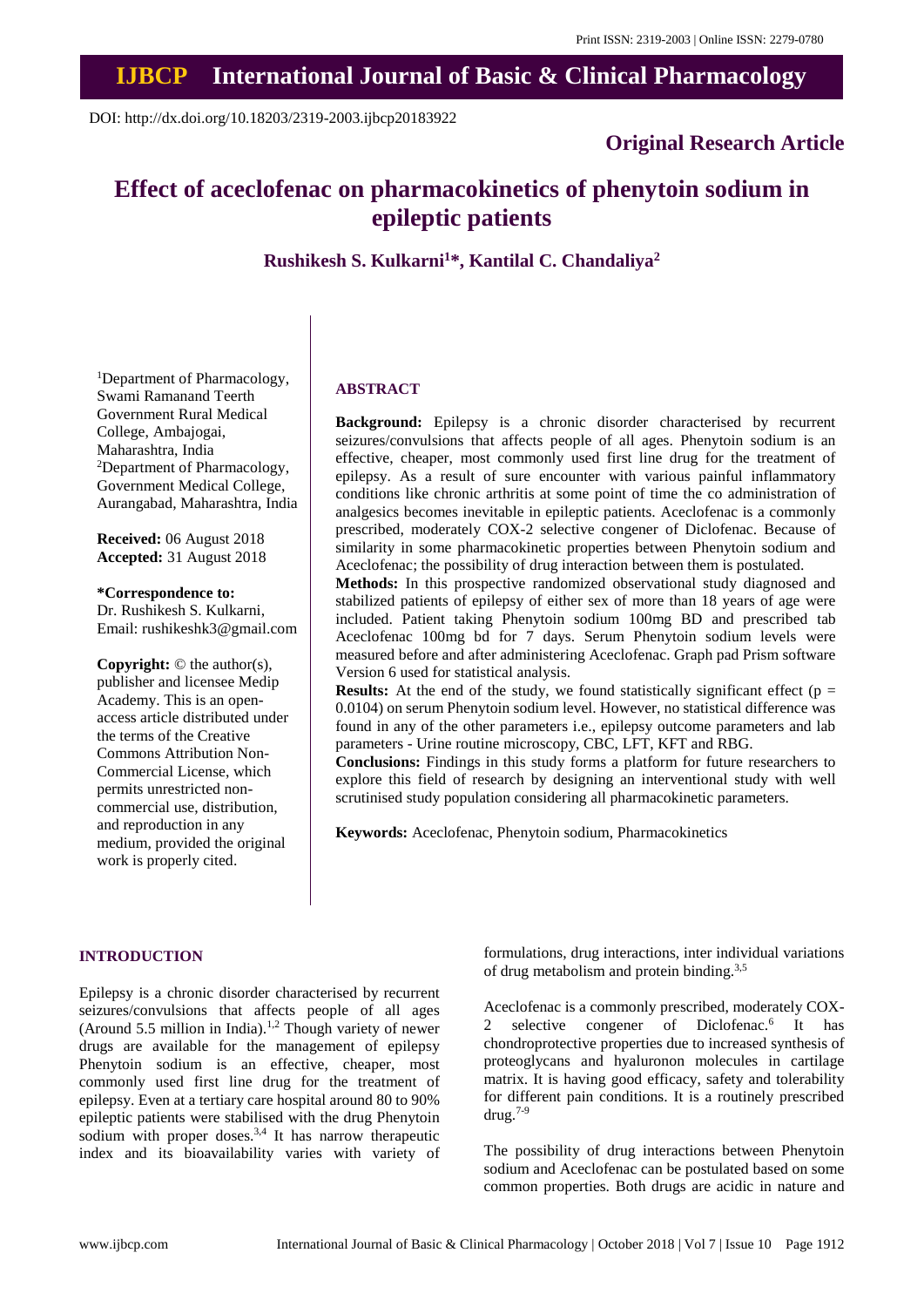can interact at absorption and displacement from protein binding sites. Moreover, both are substrate for Cyp2C9 enzyme thus enzyme induction or inhibition can account for drug interaction.6,10-13

A papallel study in Rabbits by Medhi et al, proved significant decrease in Phenytoin sodium level due to increased displacement and metabolism with Aceclofenac.<sup>14</sup>

So far, no human study has been conducted to evaluate drug interaction of Phenytoin sodium with Aceclofenac. In the view of above background, the present study is planned to see any changes in therapeutic drug concentration of Phenytoin sodium when it is co-prescribed with Aceclofenac.

#### **METHODS**

The Prospective Randomized Observational study was conducted in department of Pharmacology in collaboration with department of Medicine at GMCH Aurangabad during 2015 to 2017. Objectives of the study were to study any change in serum level concentration of Phenytoin sodium when Aceclofenac is co-administered with it and to evaluate effect on Epilepsy outcome. Diagnosed and stabilized patients of epilepsy of either sex of more than 18 years age receiving Phenytoin sodium 100mg BD and coprescribed with tablet Aceclofenac 100mg BD willing to give informed written consent were included in the study. While patient with known history of chronic hepatic or renal disease, pregnant patient, history of any hypersensitivity reaction to above drugs, not willing to give informed consent and not willing to follow up were excluded from the study.

Random number table using research randomiser software version 4.0 was generated for patient selection. Informed consent was obtained in local language. Study started with sample size 50 considering feasibility in institutional set up. With progress of study data generated from initial 10 subjects were considered as internal pilot.<sup>15</sup> Sample size was calculated with confidence interval 95% and power 80% using following formula.

$$
N = (z_{\frac{\alpha}{2}} + z_{\beta})^2 \times \left(\frac{S(\Delta)}{Effect size}\right)^2
$$

Where;

N - Sample size,

 $Z_{\alpha/2}$ ,  $Z_{\beta}$  - Standard normal deviate for  $\alpha/2$  and  $\beta$ respectively,

 $S(\Delta)$  - Standard deviation of the change in the outcome, Effect size - Difference between 2 means

With this formula we got  $N = 37.1$ . Considering drop outs we continued study with sample size 50.

The study parameters were assessed on day 0 with Tab Phenytoin sodium only and on day 7 after receiving Tab Phenytoin sodium along with Tab Aceclofenac by using Graph pad Prism software Version 6 (Figure 1). Pharmacokinetic outcome was assessed by measuring serum Phenytoin sodium level using RECIPE ClinRep® Complete Kit.<sup>16</sup> HPLC conditions were as - Pump: isocratic pump, flow rate: 1.0ml/min, Injection volume: 10 µl, Injection interval: 15min, UV/VIS-Detector: 205nm, HPLC-Thermostat: 55°C. For epilepsy outcome seizure frequency, development of any study drug associated toxicity features and any significant clinical remarks were noted. Other Routine Lab Parameters like urine routine microscopy, complete blood count (CBC) including haemoglobin %, total leucocyte count (TLC), differential leucocyte count (DLC), platelet count, liver function test (LFT) including serum Albumin, Sr Bilirubin, SGOT, SGPT, kidney function test (KFT) including urea and creatinine blood sugar (glucose) level (random) were measured.





#### **RESULTS**

A total of 50 eligible patients fulfilling the inclusion criteria were randomly selected. The study parameters were assessed on day 0 with Tab Phenytoin sodium only and on day 7 after receiving Tab Phenytoin sodium along with Tab Aceclofenac. The statistical assessment was done by applying paired t test to obtained quantitative data. For qualitative nominal data like change in seizure frequency, development of any study drug associated toxicity features simple descriptive statistics was used to generate frequencies, percentages and proportions.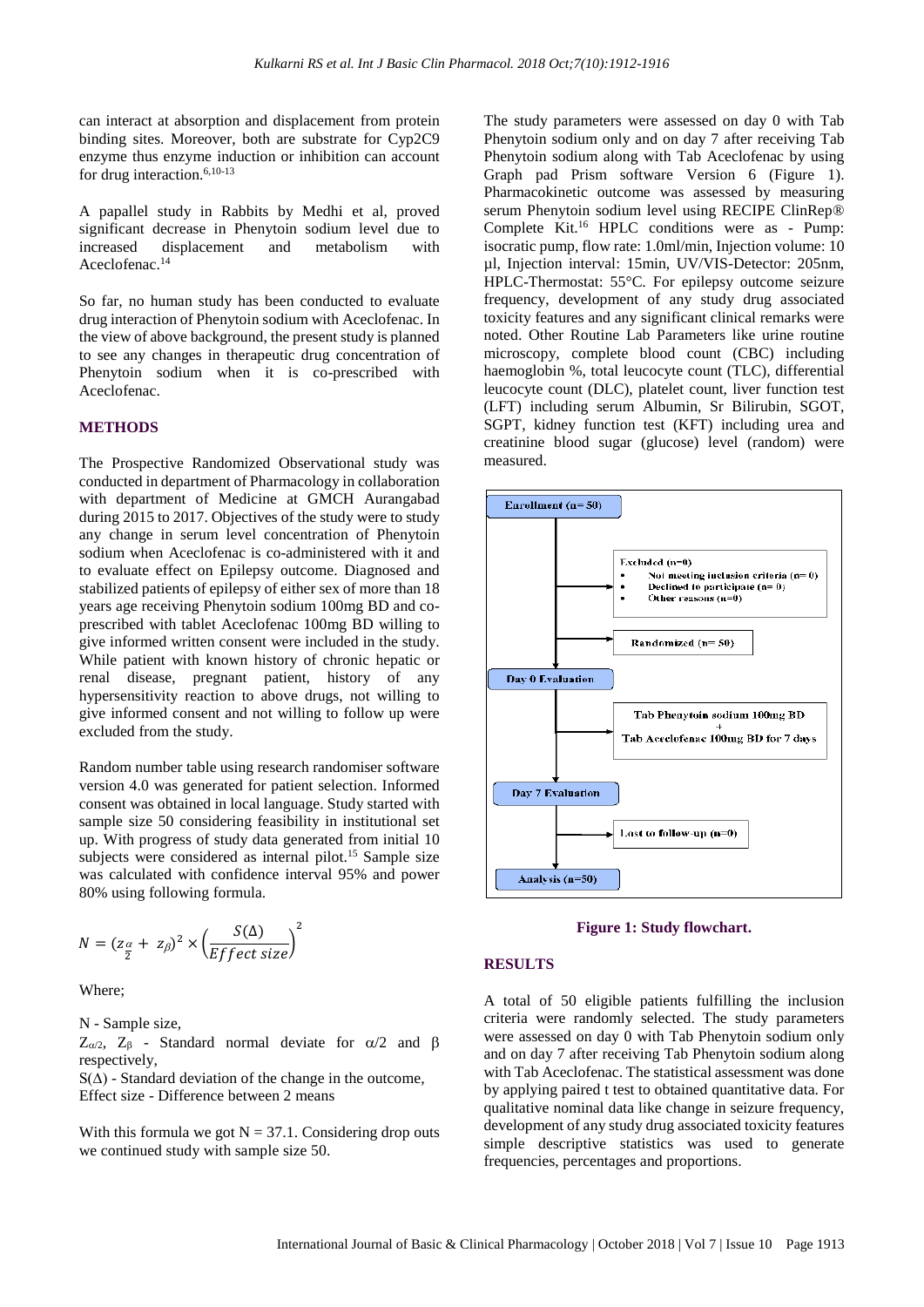## *Parameter for assessment of effect on pharmacokinetics*

Assessment of Phenytoin sodium pharmacokinetic was done by measuring serum Phenytoin sodium level on day 0 with Phenytoin sodium only and then on day 7 with Aceclofenac. On day 0, the mean Phenytoin sodium level with Tab Phenytoin sodium alone was 15.03±0.9521 mg/L. On day 7, with Tab Phenytoin sodium + Tab Aceclofenac the mean Phenytoin sodium level was reduced to 14.57±1.0807 mg/L. Same is illustrated graphically in Figure 2. The reduction in the mean Phenytoin sodium level with Aceclofenac on day 7 was statistically significant with p value of  $0.0104$  (p<0.05) (Table 1). Test of significance used was paired t test.

## **Table 1: Effect on phenytoin sodium level.**

| <b>Phenytoin sodium Level in mg/L</b> | P' value           |        |
|---------------------------------------|--------------------|--------|
| Day $0$                               | Day 7              |        |
| $15.03 \pm 0.9521$                    | $14.57 \pm 1.0807$ | 0.0104 |



**Figure 2: Mean Phenytoin sodium level at day 0 and day 7.**

## *Parameters for assessment of effect on epilepsy outcome*

For epilepsy outcome seizure frequency, development of any study drug associated toxicity features and any significant clinical remarks were noted. As shown in Table 2 out of total 50 subjects no subject has shown change in seizure frequency or any toxicity features after 7 days with Aceclofenac.

## **Table 2: Epilepsy outcome parameters.**

| Parameter                                                           | <b>Frequency</b><br>of subjects<br>with<br>positive<br>response | <b>Frequency</b><br>of subjects<br>with<br>negative<br>response | <b>Total</b><br>subjects<br>assessed |
|---------------------------------------------------------------------|-----------------------------------------------------------------|-----------------------------------------------------------------|--------------------------------------|
| Change in<br>seizure<br>frequency                                   | N <sub>il</sub>                                                 | 50                                                              | 50                                   |
| Development of<br>any study drug<br>associated<br>toxicity features | Ni1                                                             | 50                                                              | 50                                   |
| Any significant<br>clinical remarks                                 | N <sub>i</sub>                                                  | 50                                                              | 50                                   |

## *Other routine laboratory parameters*

Other lab parameters assessed were complete blood count (CBC) including haemoglobin %, total leucocyte count (TLC), differential leucocyte count (DLC), platelet count, liver function test (LFT) including serum Albumin, serum Bilirubin, SGOT, SGPT, kidney function test (KFT) including urea and creatinine and random blood glucose level. As shown in Table 3 none of these parameters were statistically significant as p values were greater than 0.05.

## **Table 3: Routine lab parameters.**

| <b>Parameter</b>                                 | Day 0              | Day 7              | 'P' value |
|--------------------------------------------------|--------------------|--------------------|-----------|
| Systolic Blood Pressure in mmHg                  | $127.1 + 8.172$    | $125.16 \pm 5.857$ | 0.1178    |
| Diastolic Blood Pressure in mmHg                 | $82.64 \pm 3.713$  | $83.28 + 3.933$    | 0.4059    |
| Hemoglobin in gm%                                | $12.396 \pm 1.041$ | $12.766 \pm 0.991$ | 0.104     |
| Platelet count *10 <sup>3</sup> /mm <sup>3</sup> | $143.72 \pm 5.265$ | 143.94±5.776       | 0.8378    |
| Total Leucocyte count /mm <sup>3</sup>           | $4761 \pm 82.386$  | $4709 \pm 177.29$  | 0.0683    |
| Neutrophil %                                     | $59.04 \pm 4.58$   | $57.74 \pm 5.753$  | 0.1684    |
| Lymphocyte %                                     | 32.86±4.54         | $34.34 \pm 6.1$    | 0.1445    |
| Monocyte %                                       | $5.12 \pm 1.043$   | $5.06 \pm 1.114$   | 0.7847    |
| Eosinophil %                                     | $2.48 \pm 0.995$   | $2.42 \pm 0.971$   | 0.7828    |
| Basophil %                                       | $0.5 \pm 0.505$    | $0.44 \pm 0.501$   | 0.5182    |
| Blood Albumin Level in gm/dl                     | $3.808 \pm 0.349$  | $3.754 \pm 0.221$  | 0.3805    |
| Serum Bilirubin Level in mg/dl                   | $1.014\pm0.103$    | $0.96 \pm 0.178$   | 0.0573    |
| $SGOT$ in units/ $L$                             | $25.06\pm3.431$    | $25.48 \pm 2.131$  | 0.4996    |
| SGPT in units/L                                  | $38.28 \pm 3.557$  | $37.86 \pm 1.702$  | 0.4441    |
| Blood Urea level in mg/dl                        | $5.028 \pm 1.059$  | $4.656 \pm 1.13$   | 0.1118    |
| Serum Creatinine in mg/dl                        | $0.908 \pm 0.114$  | $1.094 \pm 0.86$   | 0.1237    |
| Blood Glucose in mg/dl                           | $105.78 \pm 3.112$ | $105.66 \pm 2.752$ | 0.8227    |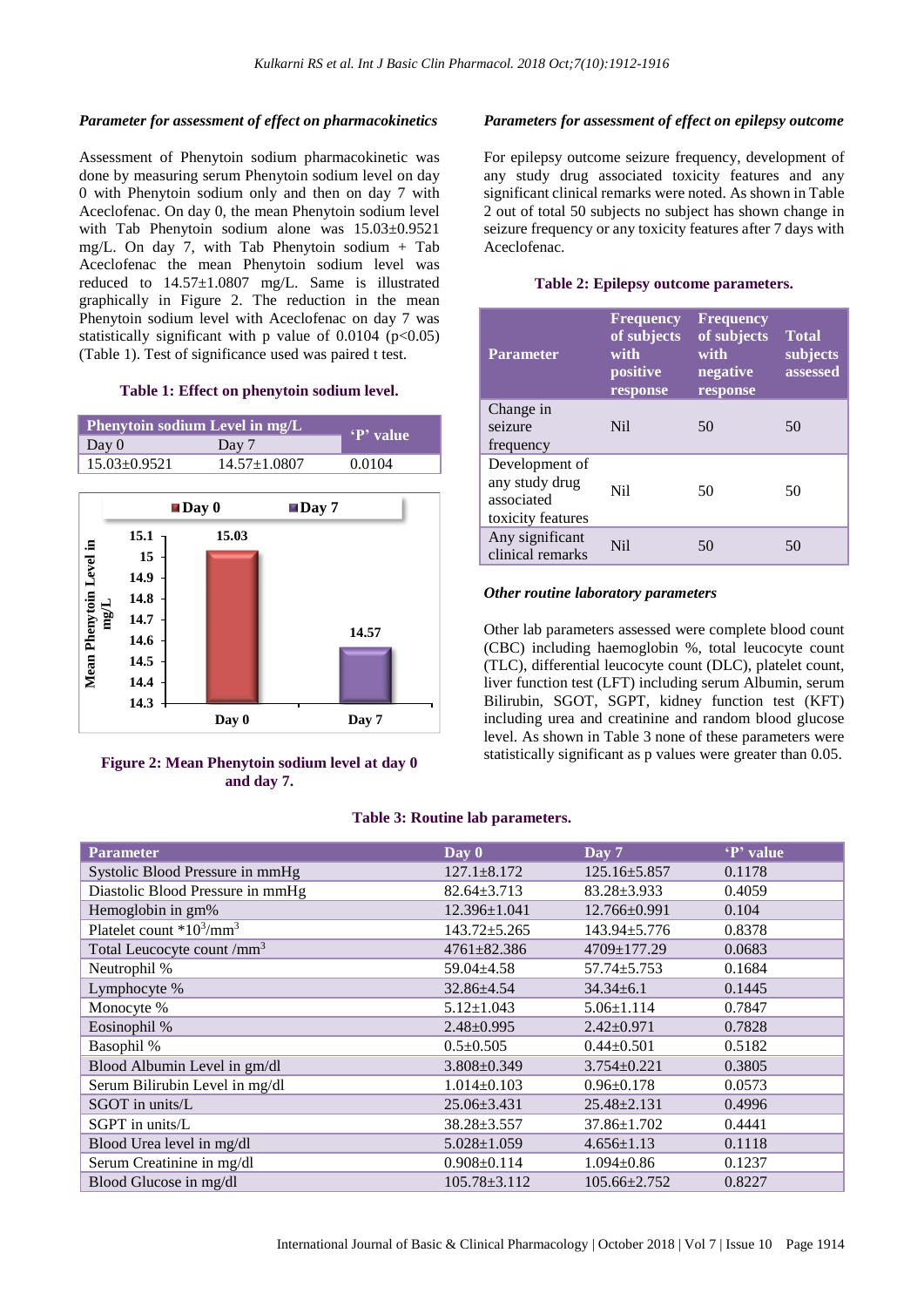## **DISCUSSION**

Significant reduction in mean Phenytoin sodium level can be either due to reduced bioavailability due to reduced absorption or accelerated elimination due to increased metabolism of Phenytoin sodium by Aceclofenac.

## *Effect on absorption*

Both Aceclofenac and Phenytoin sodium are orally administered drugs. When two drugs are given orally there can be competition for transport processes involved in absorption.<sup>14</sup>

Work of Fromm D et al states that there operates multiple gastric mucosal defence mechanisms viz mucosal permeability to acid, active ion transport, blood flow, mucus secretion, epithelial restitution, and prostaglandin synthesis. NSAIDs causes mucosal damage by affecting these defences.<sup>17</sup> In acidic environment Acidic drugs remain unionised and readily absorbed.<sup>18</sup> Chronic gastritis, a common side effect of NSAIDs is associated with hypochlorhydria.<sup>19</sup> Increase in gastric pH due to hypochlorhydria may decrease drug absorption of acidic drugs like Phenytoin sodium. Sigthorsson et al studied effect of long term NSAIDs on intestinal permeability.<sup>20</sup> The present study results are in accordance to these findings.

Some researchers explored COX-1 sparring action Aceclofenac by comparing its gastrointestinal effects with other NSAIDs. Toru and Akira et al observed significantly less gastropathy and unchanged gastrodeodenal blood flow with Aceclofenac.<sup>21</sup> Hinz B et al, also proved gastrointestinal safety of Aceclofenac than other NSAIDs.<sup>22</sup> This relative gastrointestinal safety causing relatively less effect on absorption of other drugs of Aceclofenac contradicts findings of present study.

## *Protein displacement: a cause of rapid metabolism*

Sansom et al underlined significance of plasma protein displacement interactions in a restrictively cleared and highly protein bound (90%) drug Phenytoin sodium.<sup>23</sup> Comedication with other albumin binding acidic drugs is known to displace Phenytoin sodium from albumin.<sup>24</sup> It was found that Aceclofenac is more than 99.7% bound to albumin.<sup>13</sup> Work of Aronson et al described that plasma protein displacement of Phenytoin sodium causes transient increase in clinical effect because it results in a proportionately increased rate of metabolism of Phenytoin sodium.<sup>25</sup> In agreement to above research works the significant reduction in Phenytoin sodium level in this study may be attributed to plasma protein displacement.

## *Enzyme induction: a possibility*

Though too early to comment our study postulates possibility of enzyme induction by Aceclofenac as a cause for significant reduction in serum Phenytoin sodium level. According to Barry et al most of the NSAIDs are inhibitors of Phenytoin sodium metabolising enzymes.<sup>26</sup> Although currently no direct evidence about enzyme inducing or enzyme inhibiting properties of Aceclofenac is available on Indexed literature; as a member of NSAIDs family it can be considered as an enzyme inhibitor. Postulates derived from current study contradicts to this school of thinking.

Throughout the duration of our study all the subjects have Phenytoin sodium levels maintained in the therapeutic range. Thus, absence of therapeutic failure and toxicity features in any one among the study subjects is justified.

This study has some noteworthy limitations like non interventional study design, no effective monitoring system to check patient compliance, no consideration of confounding factors in personal history (diet, smoking, alcohol consumption, any other substance use) and no assessment of other pharmacokinetic parameters.

#### **CONCLUSION**

In spite of shortcomings the findings of present study cannot be neglected. It forms a platform for future researchers to explore this field of research by designing an interventional study with well scrutinised study population considering all pharmacokinetic parameters. In light of findings of this study medical practitioners must become more vigilant while prescribing the drugs like Aceclofenac.

### **ACKNOWLEDGEMENTS**

Authors would like to express their humble gratitude to the Department of Medicine for collaboration in the study hospital pharmacy for sharing the prescription copies and the Institution for their moral support to conduct the study.

*Funding: No funding sources Conflict of interest: None declared Ethical approval: The study was approved by the Institutional Ethics Committee of GMC Aurangabad, India*

#### **REFERENCES**

- 1. WHO. Media centre Epilepsy. Media Cent Epilepsy [Internet]. 2015;(Fact sheet N°999):10-3. Available at: http://www.who.int/mediacentre/factsheets/fs999/en/ #. Accessed 3 June 2016.
- 2. Lowenstein DH. Section 2 Diseases of the Central Nervous System 445 445 Seizures and Epilepsy. In: Harrisons principles of internal medicine; 2015:2542- 2559.
- 3. Vajda FJE, Eadie MJ. The clinical pharmacology of traditional antiepileptic drugs. Epileptic Disord. 2014;16(4):395-408.
- 4. Harivenkatesh N, Haribalaji N, David DC, Kumar CM. Therapeutic drug monitoring of antiepileptic